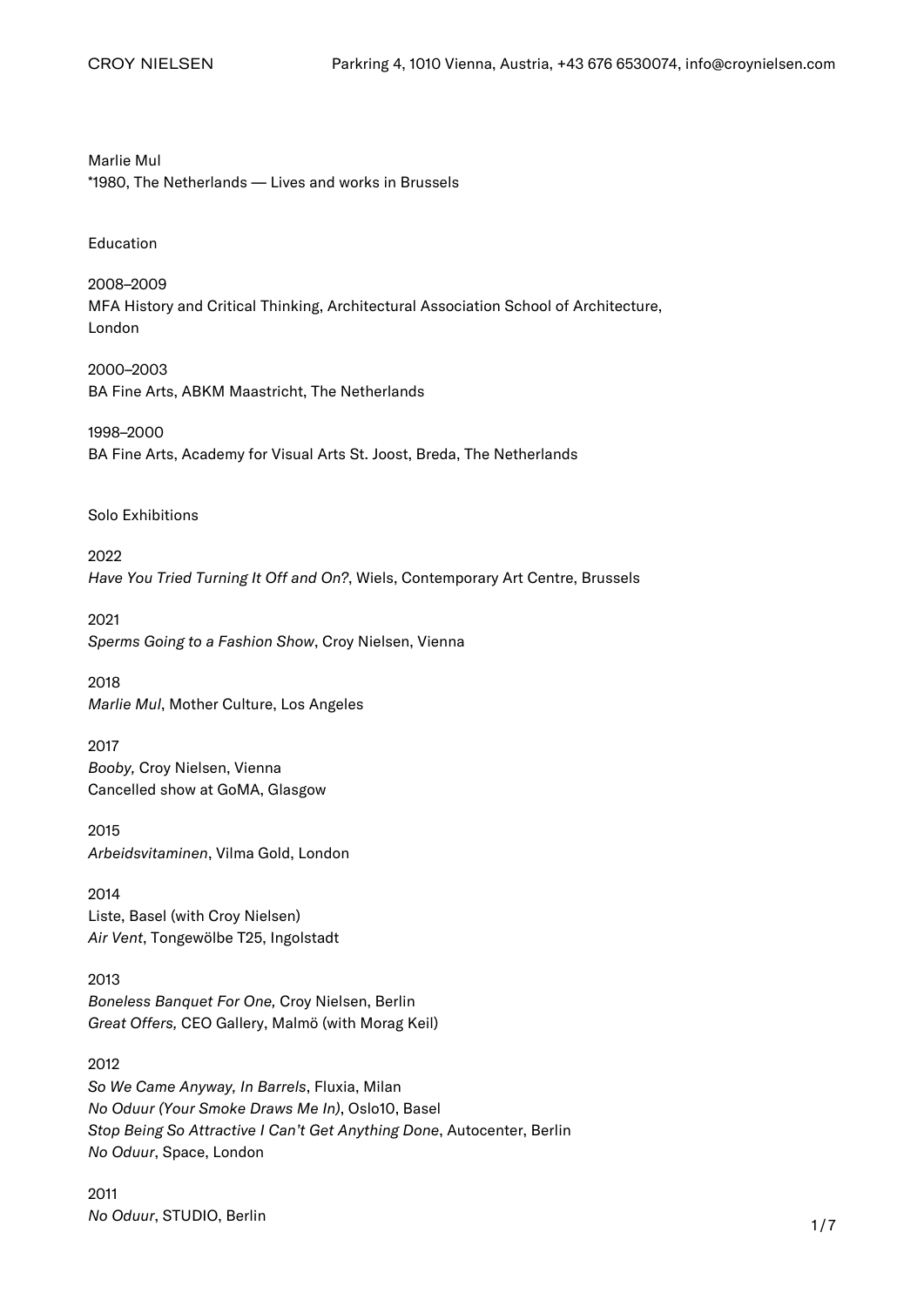2010

Your Wet Sleeve in My Neck, Galerie Lucile Corty, Paris

#### 2008

Untitled (Arrangement), Galerie Lucile Corty, Paris

#### Group Exhibitions

2022 Gone Fishing, Flat Time House, London Phantasmatic Riff, UA26, Vienna

#### 2021

The Party, Galerie der Stadt Schwaz, Schwaz The Museum's Anatomy, Frans Hals Museum, Haarlem Bye Bye His-Story, chapter 5050, Centre de la Gravure et de l'Image imprimée, La Louvière, Belgium Back Matter, MACRO Museum of Contemporary Art of Rome, Rome

2020

Crack Up – Crack Down, U-jazdowski Castle Centre for Contemporary Art, Warsaw (Un)endliche Ressourcen? Die Kehrseite des Konsums. Künstlerische Positionen seit 1980, Städtischen Galerie Karlsruhe

2019

Tiny Miracles, Zürich University of the Art, Zurich The 33<sup>rd</sup> Biennial of Graphic Arts, International Centre Of Graphic Arts, Ljubljana

2018

She sees the shadows, DRAF x MOSTYN, Llandudno Crash Test, La Panacée art center, Montpellier

2017 [Olga Balema, Marlie Mul, Iza Tarasewicz](https://croynielsen.com/exhibitions/olga-balema-marlie-mul-iza-tarasewicz/)[, Croy Nielsen, Vienna](https://croynielsen.com/exhibitions/olga-balema-marlie-mul-iza-tarasewicz/)

2016

Wirikuta, Mexican Time-slip, Museo Espacio, Aguascalientes Project 1049, Gstaad, Switzerland Daydream from 2013, CANADA, New York, US Dress Rehearsal, Centre for Style, Berlin Biennal, Akademie der Künste, Berlin, Germany With Institutions Like These…, The Averard Hotel, London Der Sprache der Dinge, 21<sup>er</sup> Haus, Vienna One, No One and One Hundred Thousand, Kunsthalle Wien, Vienna Formen des Auswurfs / Forms of Ejection, Galerie der Stadt Schwaz, Schwaz

2015

Blue Moon – The feeling of light, Kunsthalle HGN, Duderstadt Anagramma, Cura, Rome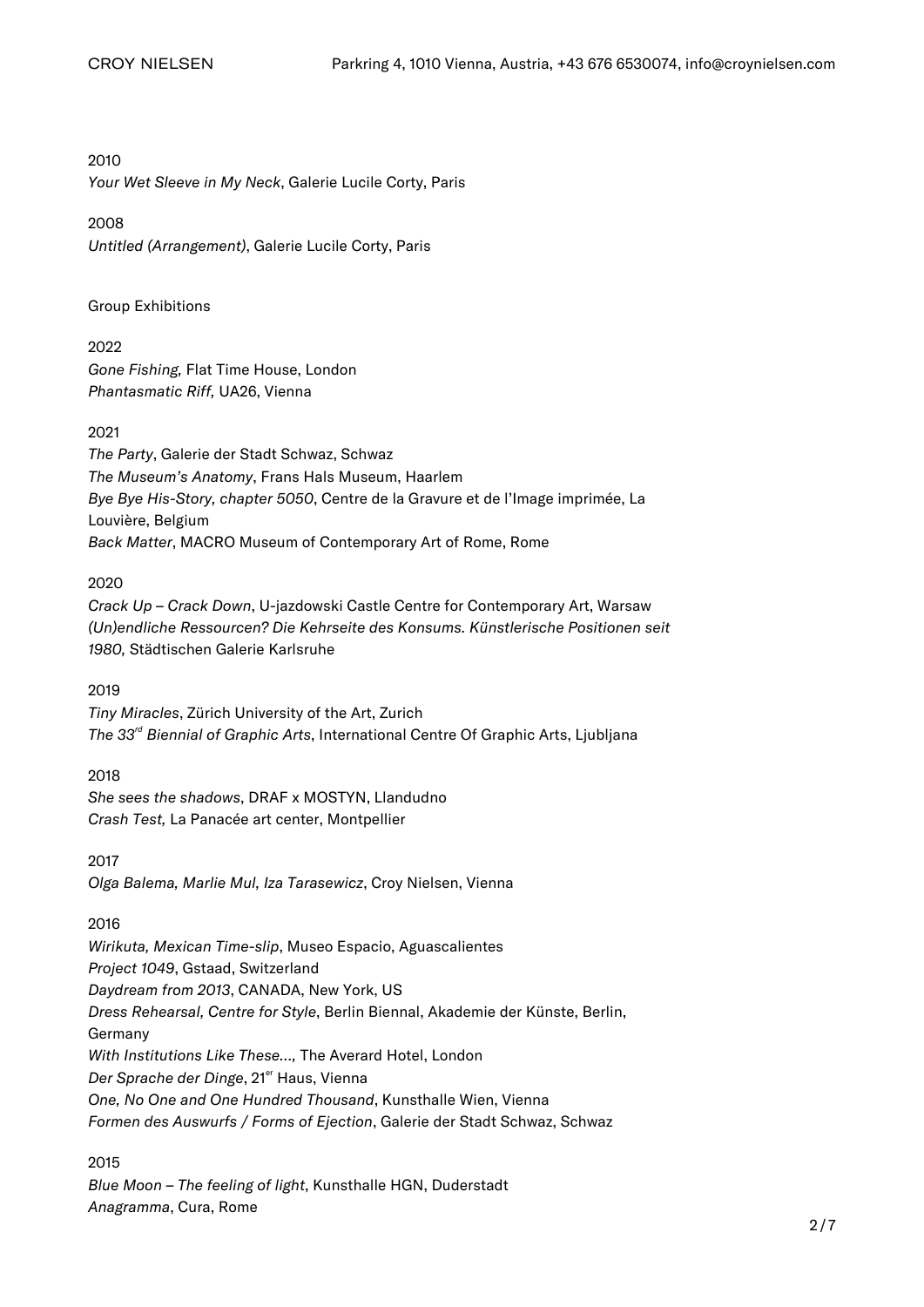Pavillion de l'esprit Nouveau 2.0, Swiss Institute, New York Äppärat, Ballroom Marfa, Marfa True Players, W139, Amsterdam Raw and Delirious, Kunsthalle Bern, Bern Road to Ruin, Cooper Cole Gallery, Toronto Terrapolis, Neon Foundation / Académie Francase, Athen Deep Screen, Parc Saint Léger Centre D'Art Contemporain, Pougues-les-Eaux Art in the age of…Energy and Raw Material, Witte de With, Rotterdam

### 2014

Je suis feministe, Unit 21/Penarth Centre, London To The End of the Line, Château Shatto, Los Angeles Cold Intimacy, Anne Schwarz Gallery, Sydney Silly Canvas, Utopian Slumps, Sydney La Musée d'une nuit (Script for Leaving Traces), Fondation Hippocrène, Paris Puddle, Pothole, Portal, Sculpture Center, New York Center for Style, Utopian Slumps, Sydney Couplings, Taylor Macklin, Zurich In Real Life, Christine König Gallery, Vienna Airbnb Pavilion, Venice The Great Acceleration, Taipei Biennial, Taipei Fine Arts Mueseum, Taipei Journal, ICA, London Everything Falls Faster Than an Anvil, PACE, London Nature After Nature, Fridericianum, Kassel The Promise of Melancholy and Ecology, Fondazione Giuliani, Rome AO, Martin van Zomeren, Amsterdam Bloomington: mall of America, north side food court, across from Burger King & The Bank Of Payphones that don't take incoming calls, Bortolami, New York Superficial Hygiene, De Hallen, Harlem Graphic Design, Futura Centre for Contemporary Art, Prague Thin Air, Slopes Projects, Melbourne Basic Zone, Casamadre, Napoli Art post Internet, Ullens Center for Contemporary Art, Beijing Geographies of Contamination, DRAF, David Roberts Art Foundation, London Comrades of Time, Cell Project Space, London

# 2013

curated by vienna 2013: Why Painting Now?, Galerie Emanuel Layr, Vienna Comrades of Time, Cell Project Space, London Under The BQE, M/L Artspace, New York Day Before This Place, Tanya Leighton, Berlin A Glass Of Water, Futura, Praque Forming The Loss in Darkness, Praz-Delavallade, Paris One After One, Vilma Gold, London Guest Projects, London Hi From California!, Freedman Fitzpatrick, Los Angeles Mumurial, Curtat Tunnel, Lausanne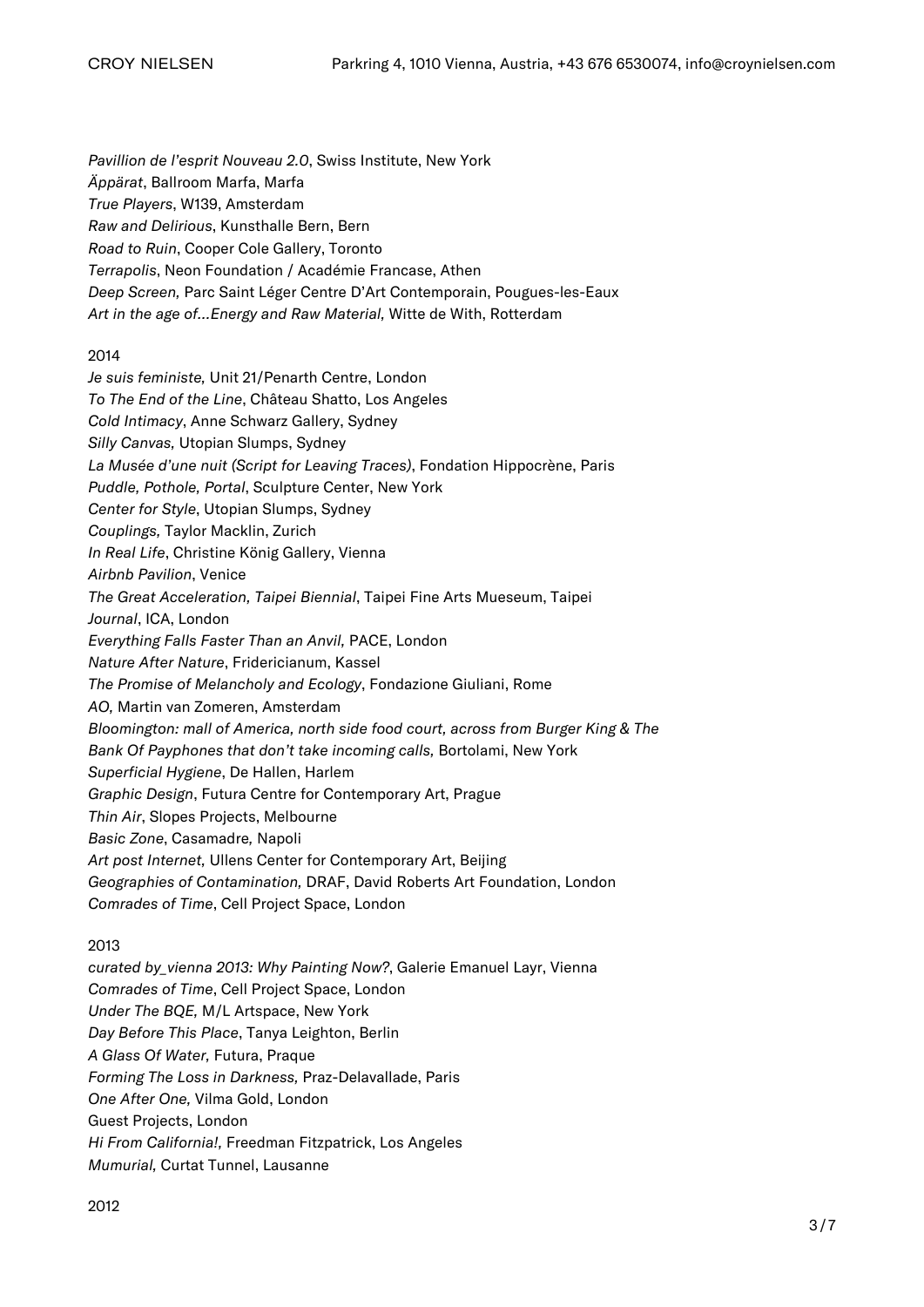Health, Twelve Around One, London, GB XYMEMORY, Arcadia Missa, London, GB Humble Habits Domestic Monuments, Hinter Haus Des Meeres, Vienna, AT Net Narrative, Carlos/Ishikawa, London, GB 8003, Cité Internationale des Arts, Paris, FR A Hanging at Times, Times e.V., Berlin, DE Balcuzzi, Cramer, Buenos Aires, AR Deleuze and Co., Stadium, New York, US

## 2011

Rhododendron II, Space, London, UK Grouped Show, Tanya Leighton Gallery, Berlin, DE Summer Fayre, Outpost Gallery, Norwich, UK Office Special, Croy Nielsen, Berlin, DE Benedictions, Punctuation Programme, Limoncello, London, GB Keep Floors and Passages Clear, White Columns, New York, US Rhododendron, W139, Amsterdam, NL

## 2010

The Smart Frrridge (Chilly Forecast for Internet Fridge), Kunstverein Medienturm, Graz End Note, Archiv Kabinett/Tanya Leighton Gallery, Berlin (XYM) At Work With, XYM at the Nordic Pavilion, 2010 Architecture Biennial, Venice Translation as a Structuring Principle: If A Then B, Gentili Apri, Berlin, DE Sender, Carrier, Receiver: Print & Demand, Program e.V., Berlin, DE (XYM) Keep Floors and Passages Clear, Moot, Nottingham, GB Enchanted, School of Development, Berlin, DE Ins Blickfeld Gerückt, Institut français, Berlin, DE Kiss-You-Through-The-Phone, Paloma Presents, Zürich, CH

### 2009

+46735747973, Rotor 2, Våland, Gothenburg, SE Pop Up Café, Meneer de Wit, Amsterdam, NL Art Books in Light, W139, Amsterdam, NL

### 2008

FAR 2008, DOCVA, Milan Death of Samantha / Season of Glass, New Jerseyy, Basel, CH Corso Aperto, Fondazione Ratti, Como, IT

# 2007

The Theatre (as International Festival), Steirischer Herbst Festival, Graz, AT My Market (as International Festival), Haus der Kulturen der Welt, Berlin, DE CAPITALISM! All or Nothin' (as International Festival/European Kunsthalle), Cologne Art Fair, Cologne, DE

# 2006

Narratives –35/65+, Two Generations, Kunsthaus Graz, AT Fishfinder, Sequences Art Festival, Reykjavik, IS Office In Forest Forest In Office, Raum für Kunst und Musik, Cologne, DE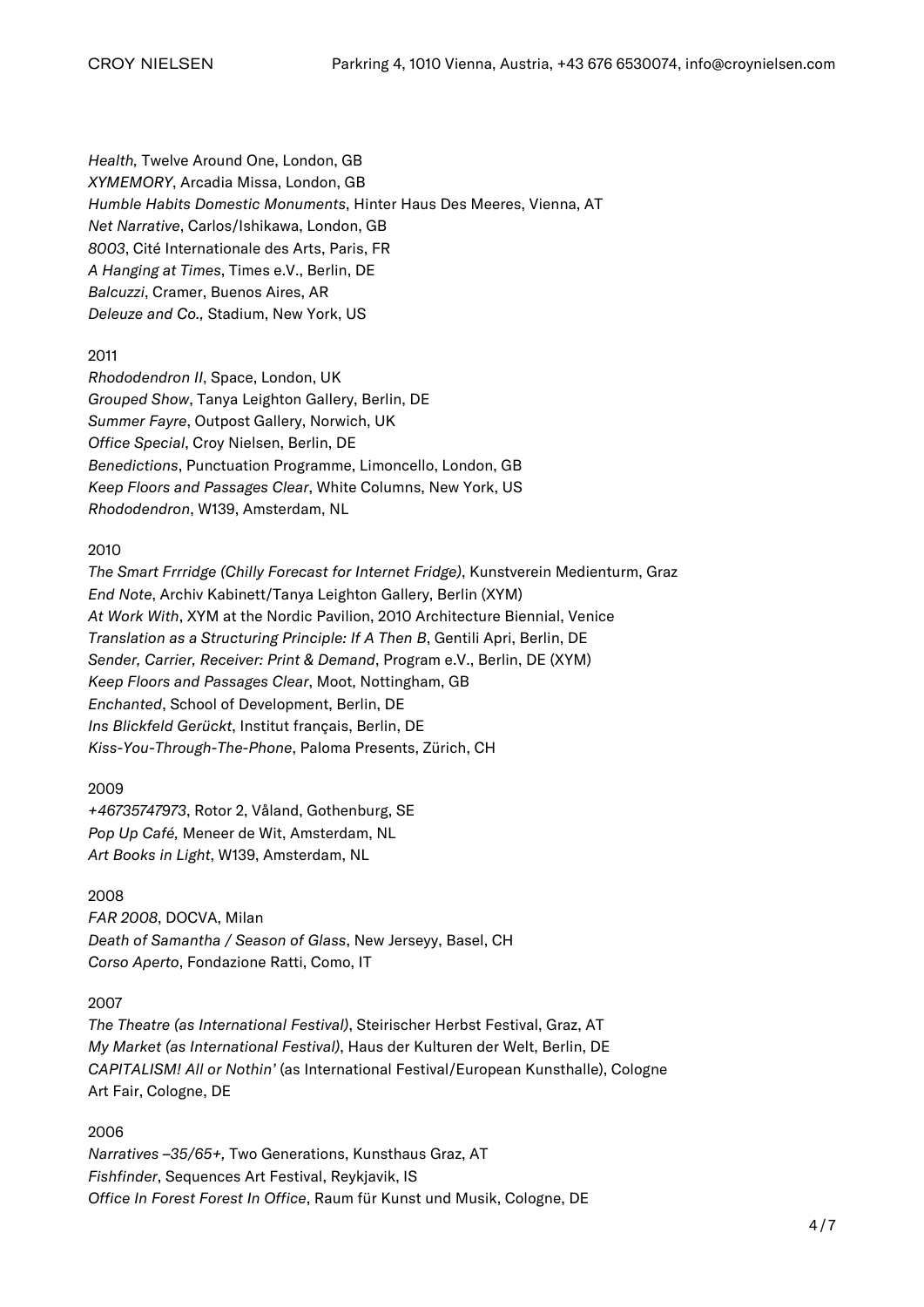### **Curatorial**

Door Between Either And Or, Kunstverein Munich, Munich (co-curated with Judith Hopf)

#### Residencies

2021 Frans Masereel Centre for Print, Kasterlee

2019 KUNCI Study Forum & Collective, Yogyakarta

2018 WIELS, Brussels FRAC Lorraine, Metz

2016 Villa Empain / Fondation Boghossian, Brussels Belvedere / 21<sup>er</sup> Haus, Vienna

2014 Kunstzeitraum / Südhausbau, Munich

2013 BAR Project, Barcelona

2008 Fondazione Ratti, Como

Publications

### 2019

CANCELLED, supported by Südhausbau, PIN. Freunde der Pinakothek der moderne e.V. Munich

#### 2018

Crash test, the molecular turn, La Panacée – MoCo Montpellier Contemporain, Montpellier

#### 2014

Puddle, Pothole, Portal, by Katrib, R, Papapetros, S, Daney, S, Henrot, C, Sculpture Center, New York

### Selected Press

2021 Henry, Max, "Leda and the Swan", Spike Magazine Online, June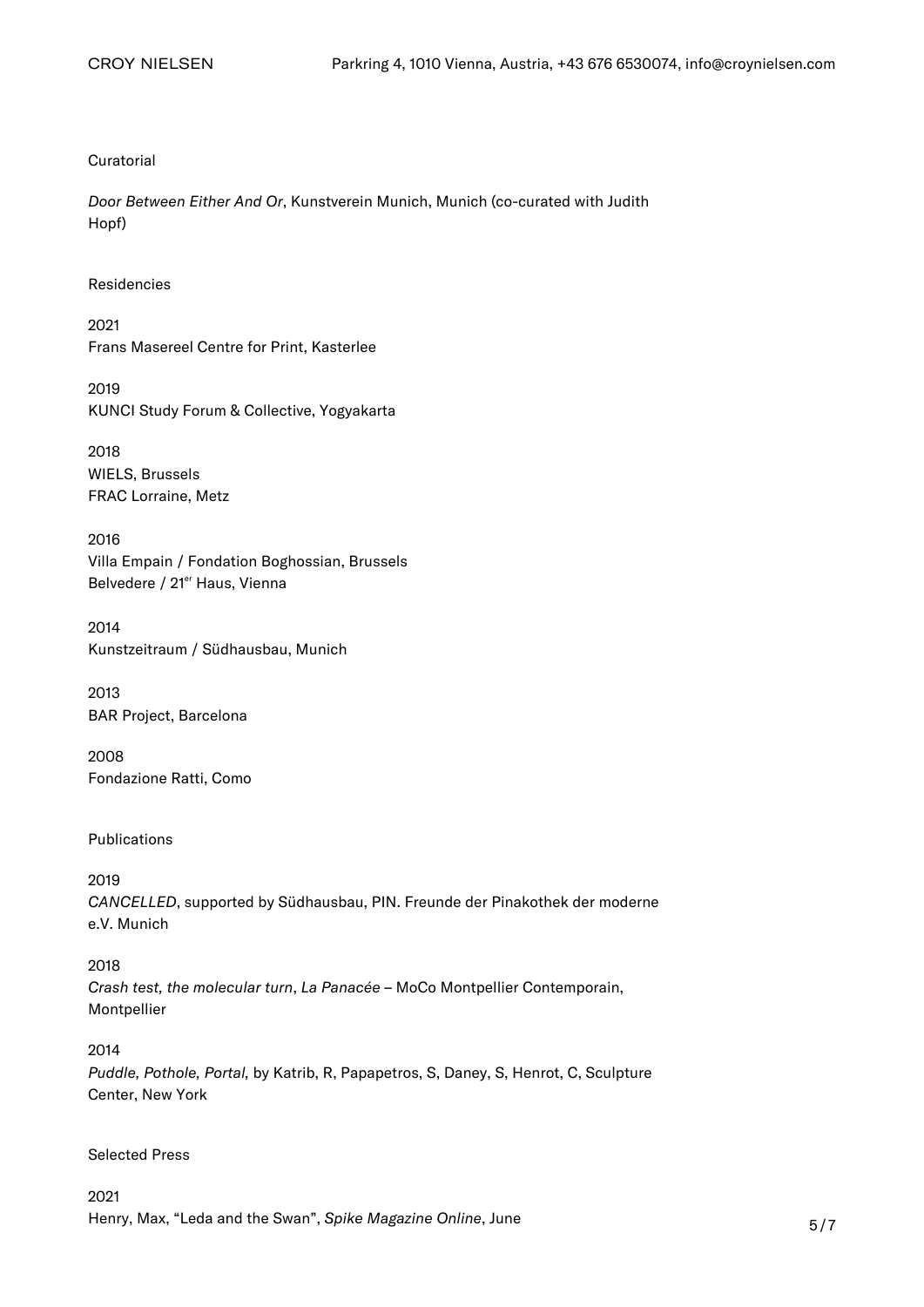### 2017

"Gut gepaart, runde Dopplungen, harte Tritte", review solo Croy Nielsen, Vienna, Falter 50/17, December

Crippa, Karim, "Please like me!: Art as Labor in the optimized + ever-present renderings of ourselves for Marlie Mul's Booby at Croy Nielsen", Aqnb, December Sutton, Kate,"Olga Balema, Marlie Mul, Iza Tarasewicz", Frieze Online, February

## 2016

Mul, Marlie, "Marlie Mul on Rosa Bonheur", e-flux Online, October

## 2015

Le Houezec, Camille and Villemont, Jocelyn, "Deep Screen at Parc Saint Lédger, Pouguese-les-Eaux", Mousse Online, May 22 Shaar, Elisa, Marlie Mul, Vilma Gold, Artforum, May, pp. 386 – 387 "Art In The Age Of…Energy and Raw Material… at Witte de With, Rotterdam", Mousse Online, April 29 Ashton, Sean, "Marlie Mul: Arbeidsvitaminen", ArtReview, April, pp. 115 Gavin, Francesca, "Marlie Mul at Vilma Gold", Dazed and Confused Online, March "Marlie Mul", review solo show Arbeidsvitaminen at Vilma Gold, Artforum, Summer "Marlie Mul", review solo show Arbeidsvitaminen at Vilma Gold", Mousse Magazine, Summer Tinari, Philip, "The Gwangju Biennale and the Taipei Biennial", Artforum, January

# 2014

Beeson, John, "Relative Distance", Castillo/Corrales Today #1, March ICA website / https://journal.ica.art/posts/alexander-scrimgeour-speaks-marlie-mul – Alexander Scrimgeour interviews Marlie Mul (for ICA project Journal, June) Kherbeck, William, "Vilma Gold: One After One", Port Magazine Online, 24 May "Picture Spread: Marlie Mul, Poppin' Pollock", Texte Zur Kunst #95, September

# 2013

Larios, Pablo, "General Muck Interview with Marlie Mul", Metropolis M, Winter Ferris, Laura McLean, "Indifferent Objects", Art Monthly, July/August Beeson, John, "Marlie Mul – Boneless Banquet for One", review solo show Boneless Banquet for One at Croy Nielsen, Berlin, Artforum, Summer Archey, Karen, "Post-i-Meta-Hyper-Materiality", Kaleidoscope, March D'Aurizo, Michele, "MEET Marlie Mull", Kaleidoscope Blog, February 15 Review show "XYMEMORY" at Arcadia Missa, London, Art Review, January

# 2012

D'Aurizio, Michele, "Marlie Mul – So We Came Anyways, In Barrels", Review solo show So We Came Anyways, In Barrels at Fluxia, Milano, Kaleidoscope, December de Ruyter, Thibaut, "Frieze Focus: Marlie Mul, Smoking, Kissing and Storing Data", Frieze d/e, November Ishikawa, Carlos, review group show "Net Narrative", London, Frieze, November Burke, Harry, "In Conversation with Marlie Mul", CMDPlus, June Larios, Pablo, "Warenwahn/Pure Products Go Crazy", Frieze d/e, June "Upcoming artist of the year The Netherlands 2012", Grazia (The Netherlands edition), January